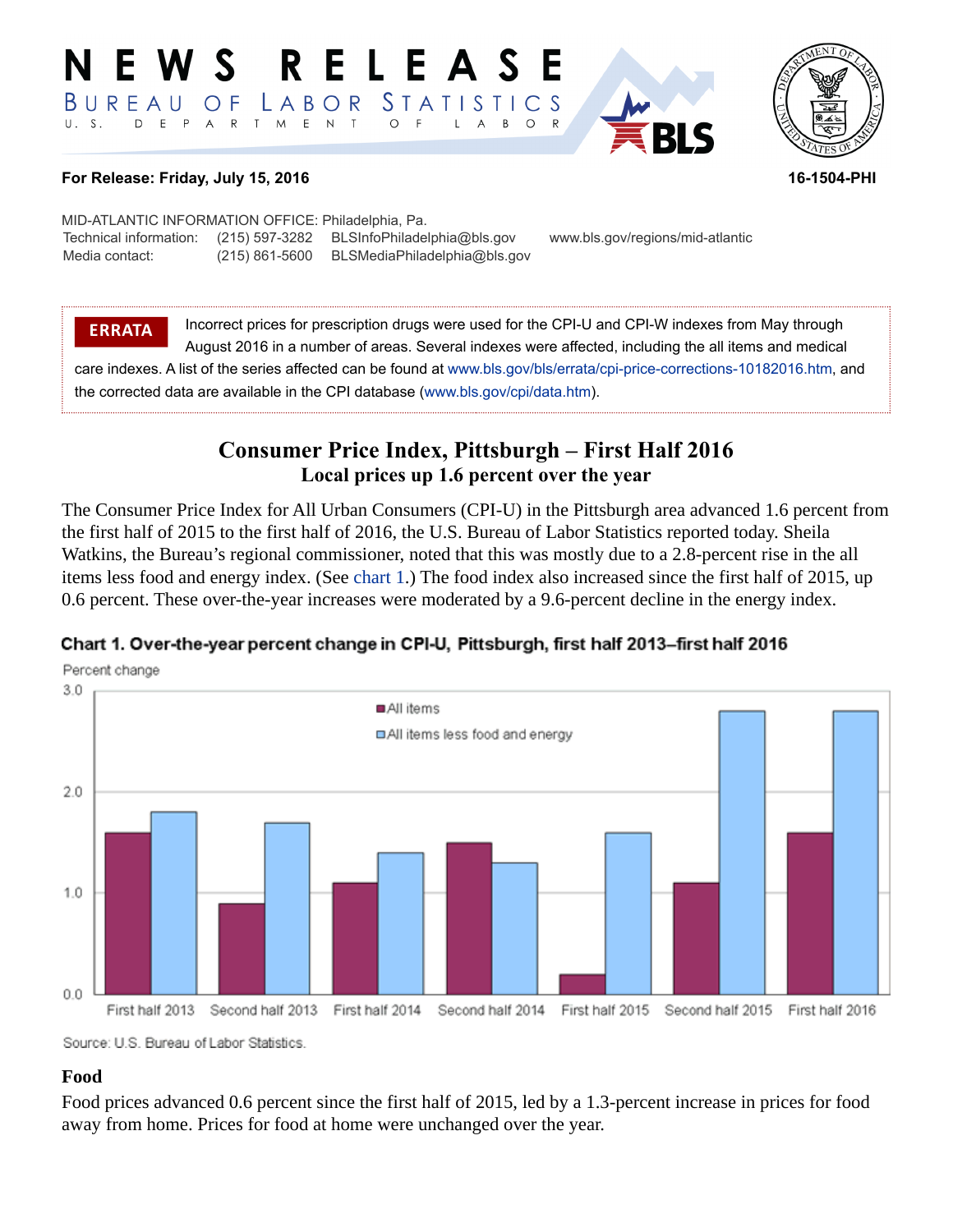# **Energy**

The energy index, which includes prices for household and transportation fuels, fell 9.6 percent from the first half of 2015 to the first half of 2016, due largely to a 15.0-percent drop in gasoline prices. Prices for utility (piped) gas service declined 17.7 percent, while prices for electricity increased 5.2 percent over the year.

#### **All items less food and energy**

Over the year, the index for all items less food and energy increased 2.8 percent. Price increases were led by shelter, up 2.4 percent, particularly the owners' equivalent rent of residences component, which rose 2.6 percent. Prices were also higher for several other categories including apparel (14.7 percent), other goods and services (6.6 percent), and recreation (4.0 percent).

## **The Consumer Price Index for the second half of 2016 is scheduled to be released in January, 2017.**

## **Technical Note**

The Consumer Price Index (CPI) is a measure of the average change in prices over time in a fixed market basket of goods and services. The Bureau of Labor Statistics publishes CPIs for two population groups: (1) a CPI for All Urban Consumers (CPI-U) which covers approximately 89 percent of the total population and (2) a CPI for Urban Wage Earners and Clerical Workers (CPI-W) which covers approximately 28 percent of the total population. The CPI-U includes, in addition to wage earners and clerical workers, groups such as professional, managerial, and technical workers, the self-employed, short-term workers, the unemployed, and retirees and others not in the labor force.

The CPI is based on prices of food, clothing, shelter, and fuels, transportation fares, charges for doctors' and dentists' services, drugs, and the other goods and services that people buy for day-to-day living. Each month, prices are collected in 87 urban areas across the country from about 4,000 housing units and approximately 26,000 retail establishments--department stores, supermarkets, hospitals, filling stations, and other types of stores and service establishments. All taxes directly associated with the purchase and use of items are included in the index.

The index measures price changes from a designated reference date (1982-84) that equals 100.0. An increase of 16.5 percent, for example, is shown as 116.5. This change can also be expressed in dollars as follows: the price of a base period "market basket" of goods and services in the CPI has risen from \$10 in 1982-84 to \$11.65. For further details see the CPI home page on the Internet at [www.bls.gov/cpi](https://www.bls.gov/cpi) and the BLS Handbook of Methods, Chapter 17, The Consumer Price Index, available on the Internet at [www.bls.gov/opub/hom/pdf/](https://www.bls.gov/opub/hom/pdf/homch17.pdf) [homch17.pdf](https://www.bls.gov/opub/hom/pdf/homch17.pdf).

In calculating the index, price changes for the various items in each location are averaged together with weights that represent their importance in the spending of the appropriate population group. Local data are then combined to obtain a U.S. city average. Because the sample size of a local area is smaller, the local area index is subject to substantially more sampling and other measurement error than the national index. In addition, local indexes are not adjusted for seasonal influences. As a result, local area indexes show greater volatility than the national index, although their long-term trends are quite similar. **Note: Area indexes do not measure differences in the level of prices between cities; they only measure the average change in prices for each area since the base period.**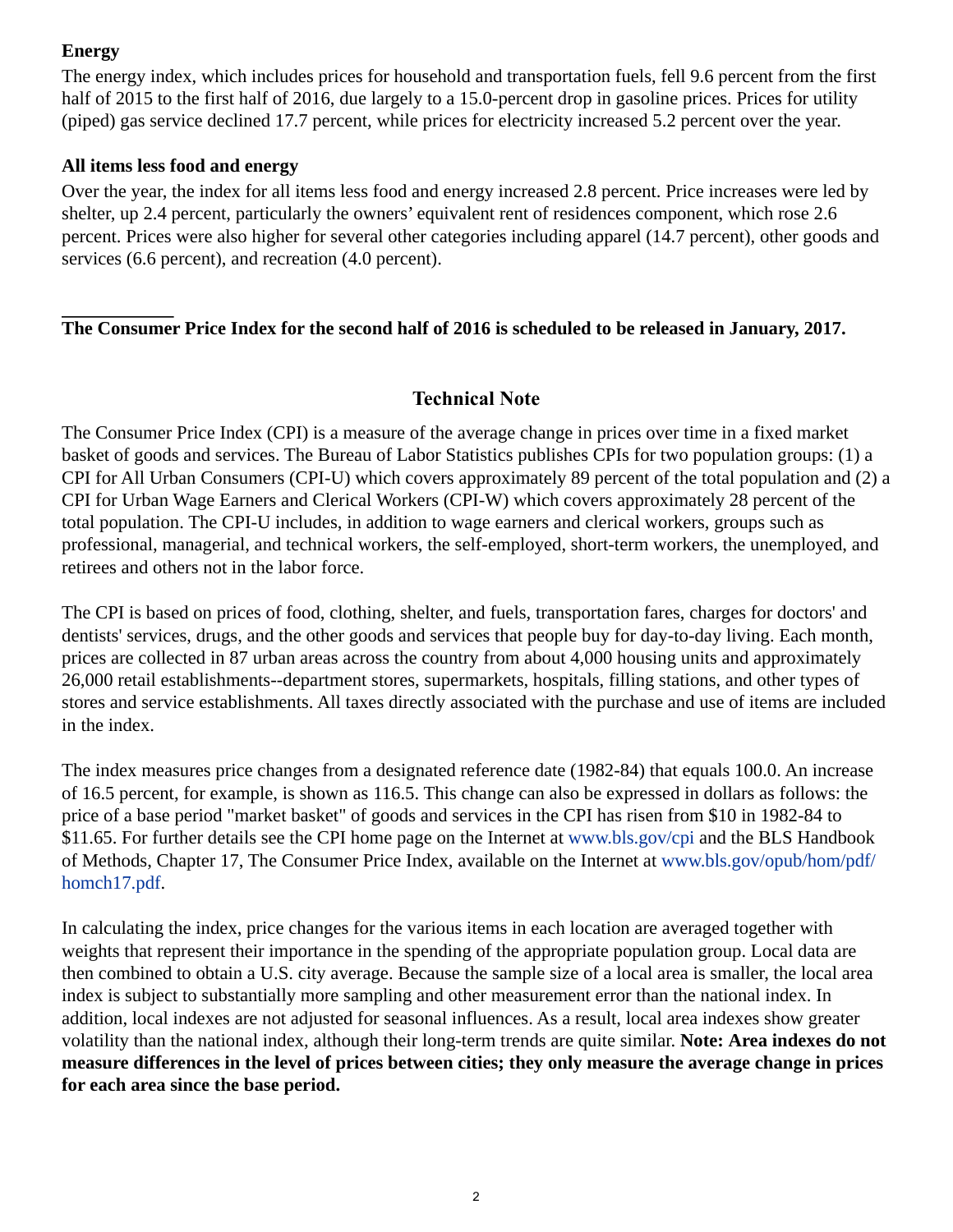The **Pittsburgh, Pa.** metropolitan statistical area covered in this release is comprised of Allegheny, Armstrong, Beaver, Butler, Fayette, Washington, and Westmoreland Counties in Pennsylvania.

Information in this release will be made available to sensory impaired individuals upon request. Voice phone: (202) 691-5200; Federal Relay Service: (800) 877-8339.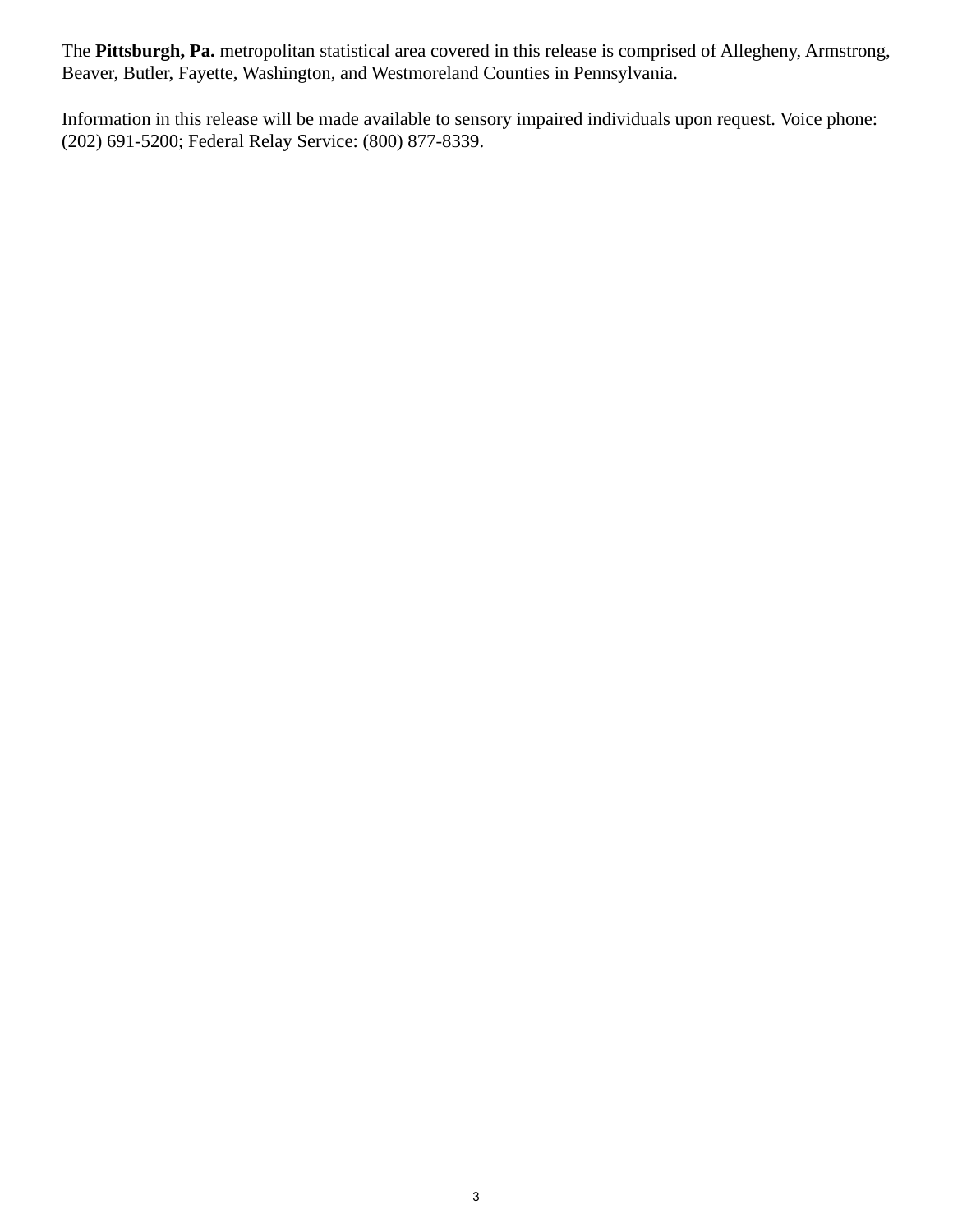#### **Table 1. Consumer Price Index for All Urban Consumers (CPI-U): Indexes for semiannual averages and percent changes for selected periods, Pittsburgh, PA (1982-84=100 unless otherwise noted)**

|                                              | Indexes                         |                  |                  |                  | Percent change from |                  |
|----------------------------------------------|---------------------------------|------------------|------------------|------------------|---------------------|------------------|
| Expenditure category                         | Historical<br>data              | 1st Half<br>2015 | 2nd Half<br>2015 | 1st Half<br>2016 | 1st Half<br>2015    | 2nd Half<br>2015 |
|                                              | 서                               | 239.232          | 241.972          | 242.998          | 1.6                 | 0.4              |
|                                              | ۸Μ                              | 253.727          | 255.464          | 255.160          | 0.6                 | $-0.1$           |
|                                              | ž                               | 253.446          | 255.130          | 254.871          | 0.6                 | $-0.1$           |
|                                              | $\overline{\mathbf{v}}$         | 250.170          | 251.806          | 250.246          | 0.0                 | $-0.6$           |
|                                              | š                               | 260.064          | 261.828          | 263.318          | 1.3                 | 0.6              |
|                                              | ۸Μ                              | 257.924          | 260.287          | 259.706          | 0.7                 | $-0.2$           |
|                                              | ۸Ņ                              | 241.078          | 243.792          | 244.927          | 1.6                 | 0.5              |
|                                              | ž                               | 271.328          | 275.490          | 277.851          | 2.4                 | 0.9              |
| Rent of primary residence (1)                | Ā۲                              | 232.968          | 235.923          | 237.223          | 1.8                 | 0.6              |
| Owners' equivalent rent of residences (1)    | ۸V                              | 270.838          | 275.216          | 277.946          | 2.6                 | 1.0              |
| Owners' equivalent rent of primary           | ₩                               | 270.838          | 275.216          | 277.946          | 2.6                 | 1.0              |
|                                              | ž                               | 246.825          | 243.616          | 240.785          | $-2.4$              | $-1.2$           |
|                                              | $\overline{\star}$              | 224.434          | 219.047          | 212.755          | $-5.2$              | $-2.9$           |
|                                              | $\frac{1}{2}$                   | 218.358          | 216.115          | 211.488          | $-3.1$              | $-2.1$           |
|                                              | š                               | 185.337          | 196.056          | 194.960          | 5.2                 | $-0.6$           |
| Utility (piped) gas service (1)              | š                               | 220.216          | 192.543          | 181.312          | $-17.7$             | $-5.8$           |
| Household furnishings and operations         | $\overline{\mathbf{v}}$         | 148.549          | 149.972          | 148.720          | 0.1                 | $-0.8$           |
|                                              | W٨                              | 150.354          | 159.920          | 172.414          | 14.7                | 7.8              |
|                                              | ۸Μ                              | 183.089          | 182.238          | 178.814          | $-2.3$              | $-1.9$           |
|                                              | $\overline{\tilde{\mathbf{v}}}$ | 179.570          | 178.326          | 174.178          | $-3.0$              | $-2.3$           |
|                                              | <u>사</u>                        | 234.225          | 226.329          | 198.927          | $-15.1$             | $-12.1$          |
|                                              |                                 | 236.472          | 228.603          | 201.055          | $-15.0$             | $-12.1$          |
| Gasoline, unleaded regular (3)               | š                               | 233.077          | 223.693          | 195.387          | $-16.2$             | $-12.7$          |
| Gasoline, unleaded midgrade (3) (4)          | š                               | 256.035          | 252.265          | 225.258          | $-12.0$             | $-10.7$          |
| Gasoline, unleaded premium (3)               | ÷                               | 231.662          | 229.687          | 207.408          | $-10.5$             | $-9.7$           |
|                                              | W۲                              | 463.968          | 465.732          | 471.602          | 1.6                 | 1.3              |
|                                              | ۸M                              | 117.018          | 120.344          | 121.731          | 4.0                 | 1.2              |
| Education and communication (5)              | W                               | 147.150          | 147.618          | 148.032          | 0.6                 | 0.3              |
|                                              | W                               | 418.442          | 441.639          | 446.185          | 6.6                 | 1.0              |
| <b>Commodity and service group</b>           |                                 |                  |                  |                  |                     |                  |
|                                              | ₩                               | 200.652          | 201.552          | 199.960          | $-0.3$              | $-0.8$           |
| Commodities less food and beverages          | ÷                               | 171.969          | 172.464          | 170.264          | $-1.0$              | $-1.3$           |
| Nondurables less food and beverages          | $\frac{1}{\sqrt{2}}$            | 216.670          | 216.859          | 214.422          | $-1.0$              | $-1.1$           |
|                                              |                                 | 123.218          | 123.942          | 122.302          | $-0.7$              | $-1.3$           |
|                                              | $\overline{\star}$              | 279.737          | 284.038          | 287.150          | 2.6                 | 1.1              |
| Special aggregate indexes                    |                                 |                  |                  |                  |                     |                  |
|                                              | بهجم                            | 228.359          | 231.119          | 231.945          | 1.6                 | 0.4              |
|                                              | š                               | 229.605          | 231.785          | 232.237          | 1.1                 | 0.2              |
|                                              | 办                               | 175.178          | 175.738          | 173.603          | $-0.9$              | $-1.2$           |
|                                              | $\frac{1}{2}$                   | 235.510          | 236.463          | 235.075          | $-0.2$              | $-0.6$           |
|                                              | ş                               | 219.487          | 219.828          | 217.569          | $-0.9$              | $-1.0$           |
| Services less rent of shelter <sup>(2)</sup> | š                               | 294.801          | 299.669          | 303.461          | 2.9                 | 1.3              |